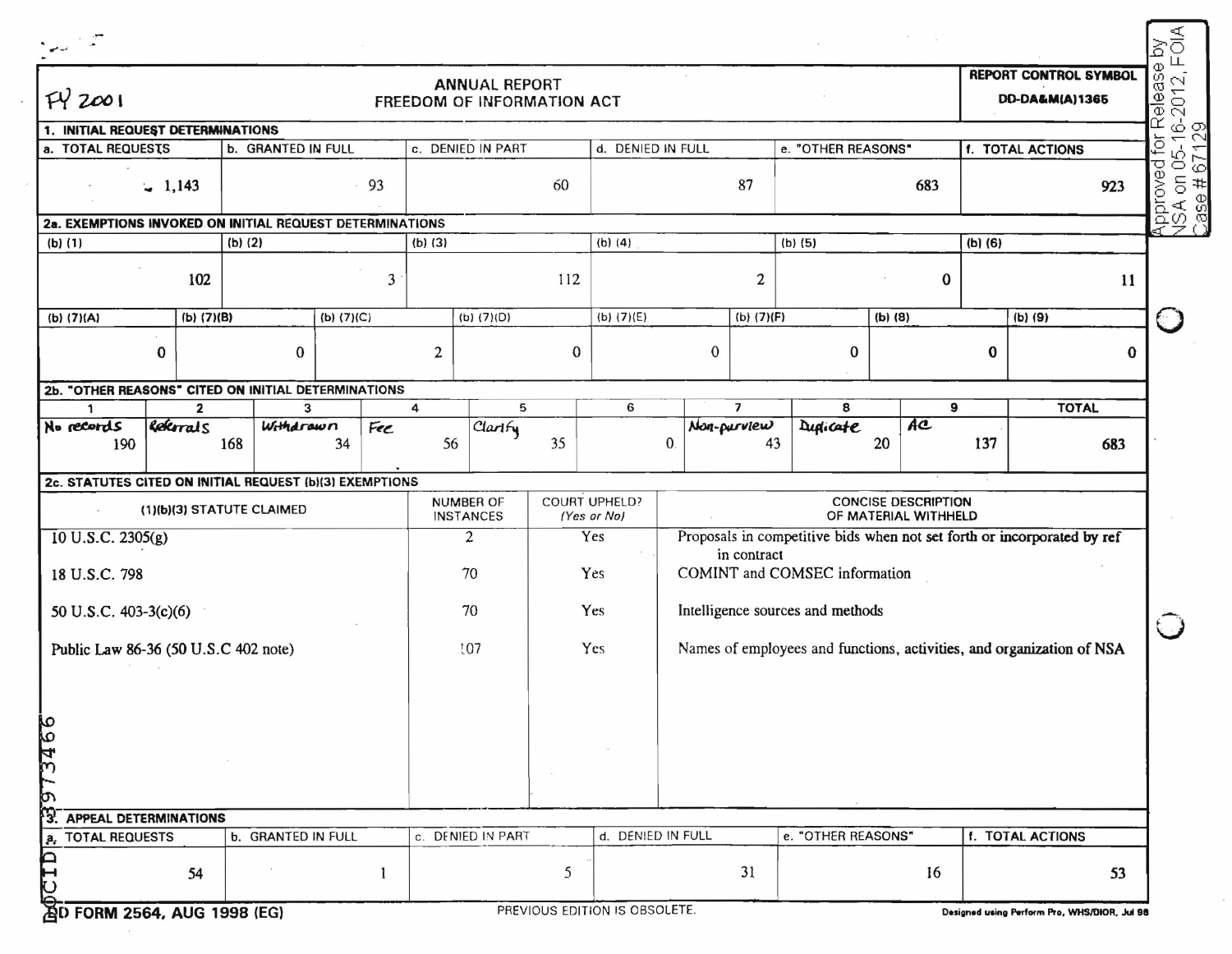| 4a. EXEMPTIONS INVOKED ON APPEAL DETERMINATIONS                                                  |                           |          |              |                 |  |                 |                                      |                                         |                                             |         |              |                              |             |               |                                                                                                     |                                                    |     |                                         |    |
|--------------------------------------------------------------------------------------------------|---------------------------|----------|--------------|-----------------|--|-----------------|--------------------------------------|-----------------------------------------|---------------------------------------------|---------|--------------|------------------------------|-------------|---------------|-----------------------------------------------------------------------------------------------------|----------------------------------------------------|-----|-----------------------------------------|----|
| $(b)$ $(1)$<br>$(b)$ (2)<br>(b) (3)                                                              |                           |          |              |                 |  | $(b)$ (4)       |                                      |                                         |                                             | (b) (5) |              |                              | $(b)$ $(6)$ |               |                                                                                                     |                                                    |     |                                         |    |
|                                                                                                  | 20                        |          |              |                 |  |                 |                                      | 21                                      |                                             |         |              | $\mathbf{0}$                 |             |               |                                                                                                     | 3                                                  |     |                                         | 0  |
| (b) (7)(A)                                                                                       | (b) $(7)(B)$              |          |              | (b) (7)(C)      |  |                 | (b) (7)(D)                           |                                         | (b) (7)(E)                                  |         |              | (b) (7)(F)                   |             |               | $(b)$ $(8)$                                                                                         |                                                    |     | $(b)$ $(9)$                             |    |
| $\bf{0}$                                                                                         |                           |          | $\mathbf{0}$ |                 |  | $\Omega$        |                                      | $\mathbf{0}$                            |                                             |         | $\mathbf{0}$ |                              |             | $\Omega$      |                                                                                                     |                                                    | 0   |                                         | 0  |
| 4b. "OTHER REASONS" CITED ON APPEAL DETERMINATIONS                                               |                           |          |              |                 |  |                 |                                      |                                         |                                             |         |              |                              |             |               |                                                                                                     |                                                    |     |                                         |    |
| $\mathbf{1}$                                                                                     | $\overline{2}$            |          | 3            |                 |  | 4               |                                      | 5                                       | 6                                           |         |              | $\overline{7}$               |             | 8             |                                                                                                     | 9                                                  |     | <b>TOTAL</b>                            |    |
| 11                                                                                               |                           | $\bf{0}$ |              | $\Omega$        |  | $\bf{0}$        |                                      | $\Omega$                                |                                             | 0       |              | 2                            |             |               | 0                                                                                                   |                                                    | 3   |                                         | 16 |
| 4c. STATUTES CITED ON APPEAL (b)(3) EXEMPTIONS                                                   |                           |          |              |                 |  |                 |                                      |                                         |                                             |         |              |                              |             |               |                                                                                                     |                                                    |     |                                         |    |
|                                                                                                  | (1)(b)(3) STATUTE CLAIMED |          |              |                 |  |                 | <b>NUMBER OF</b><br><b>INSTANCES</b> |                                         | COURT UPHELD?<br>(Yes or No)                |         |              |                              |             |               |                                                                                                     | <b>CONCISE DESCRIPTION</b><br>OF MATERIAL WITHHELD |     |                                         |    |
| 18 U.S.C. 798                                                                                    |                           |          |              |                 |  |                 | 16                                   |                                         | Yes<br>COMINT and COMSEC information        |         |              |                              |             |               |                                                                                                     |                                                    |     |                                         |    |
| 50 U.S.C. 403-3(c)(6)                                                                            |                           |          |              |                 |  |                 | 17                                   | Yes<br>Intelligence sources and methods |                                             |         |              |                              |             |               |                                                                                                     |                                                    |     |                                         |    |
| 21<br>Public Law 86-36 (50 U.S.C. 402 note)<br>5. NUMBER AND MEDIAN AGE OF INITIAL CASES PENDING |                           |          |              |                 |  |                 |                                      |                                         | Yes<br>(1) AS OF BEGINNING REPORT PERIOD    |         |              |                              |             |               | Names of employees and functions, activities and organization of NSA<br>(2) AS OF END REPORT PERIOD |                                                    |     |                                         |    |
|                                                                                                  |                           |          |              |                 |  |                 |                                      |                                         |                                             |         |              |                              | 732         |               |                                                                                                     |                                                    |     |                                         |    |
| a. TOTAL INITIAL REQUESTS PENDING (open)                                                         |                           |          |              |                 |  |                 |                                      |                                         |                                             |         |              |                              |             |               |                                                                                                     |                                                    |     | 952                                     |    |
| b. MEDIAN AGE (in days) OF OPEN INITIAL REQUESTS                                                 |                           |          |              |                 |  |                 |                                      |                                         |                                             |         |              |                              | 1,023       |               |                                                                                                     |                                                    |     | 873                                     |    |
| 6. TOTAL NUMBER OF INITIAL REQUESTS RECEIVED DURING THE FISCAL YEAR                              |                           |          |              |                 |  |                 |                                      |                                         | (Appeals received 53)                       |         |              |                              |             |               |                                                                                                     |                                                    |     | 1,143                                   |    |
| 7. TYPES OF INITIAL REQUESTS PROCESSED AND MEDIAN AGE                                            |                           |          |              |                 |  |                 |                                      |                                         |                                             |         |              | <b>TOTAL NUMBER OF CASES</b> |             |               |                                                                                                     |                                                    |     | <b>MEDIAN AGE (Days)</b>                |    |
| a. SIMPLE                                                                                        |                           |          |              |                 |  |                 |                                      | 882                                     |                                             |         |              |                              |             |               |                                                                                                     |                                                    | 157 |                                         |    |
| <b>b. COMPLEX</b>                                                                                |                           |          |              |                 |  |                 |                                      |                                         | 36                                          |         |              |                              |             |               |                                                                                                     |                                                    | 718 |                                         |    |
| c. EXPEDITED PROCESSING                                                                          |                           |          |              |                 |  |                 |                                      |                                         | 5                                           |         |              |                              |             |               |                                                                                                     |                                                    | 65  |                                         |    |
| TOTAL AMOUNT COLLECTED FROM THE PUBLIC                                                           |                           |          |              |                 |  |                 |                                      |                                         |                                             |         |              |                              |             |               | \$                                                                                                  |                                                    |     | 7,611                                   |    |
| PROGRAM COST                                                                                     |                           |          |              |                 |  |                 |                                      | 10. AUTHENTICATION                      |                                             |         |              |                              |             |               |                                                                                                     |                                                    |     |                                         |    |
| a. SIGNATURE (Approving Official)<br>a. NUMBER OF FULL TIME STAFF<br>see attached                |                           |          |              |                 |  |                 | landra C Collins                     |                                         |                                             |         |              |                              |             |               |                                                                                                     |                                                    |     |                                         |    |
| <b>b. NUMBER OF PART TIME STAFF</b>                                                              |                           |          |              | see attached    |  |                 |                                      | Claudia C. Collins                      | b. TYPED NAME (Last, First, Middle Initial) |         |              |                              |             | c. DUTY TITLE |                                                                                                     | Chief, Information Policy                          |     |                                         |    |
| c. ESTIMATED LITIGATION COST                                                                     |                           |          |              |                 |  | \$ see attached |                                      | d. AGENCY NAME                          |                                             |         |              |                              |             |               |                                                                                                     |                                                    |     | e. TELEPHONE NUMBER (Include Area Code) |    |
| d. TOTAL PROGRAM COST                                                                            |                           |          |              | \$ see attached |  |                 |                                      | National Security Agency                |                                             |         |              |                              |             |               |                                                                                                     |                                                    |     | 301-688-5860                            |    |

 $\sim 10^{-11}$